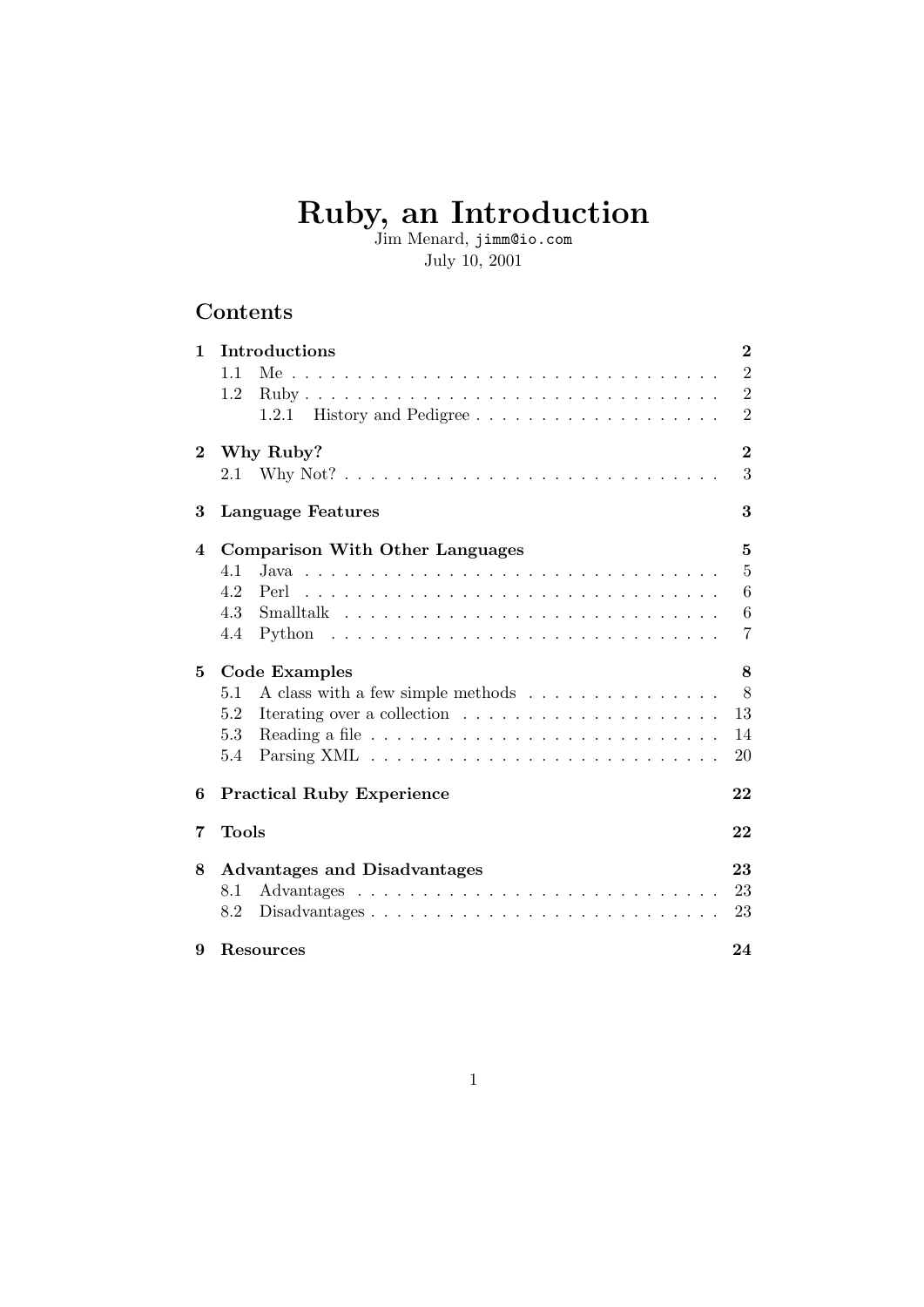## 1 Introductions

#### 1.1 Me

"But enough about me  $\dots$  what do you think about me?"

#### 1.2 Ruby

A pure-OO scripting language

#### 1.2.1 History and Pedigree

- Developed by Yukihiro "Matz" Matsumoto
- Looking for OO scripting language; goal to be better than Perl
- Perl too messy (a "Swiss Army chain saw"), Python not OO enough
- Take Smalltalk, make file based w/familiar syntax, add best features of many other languages (regular expressions, iterators), abstract many features into classes (Regexp) and mixin modules (Enumerable)
- Released 1993, hit USA 2000
- More popular than Python in Japan

## 2 Why Ruby?

- Simple: easy to learn and maintain
- Powerful
- Language stays out of your way
- Rich libraries
- Rapid development
- Helpful community (1-hour turnaround from matz)
- Open Source
- Fun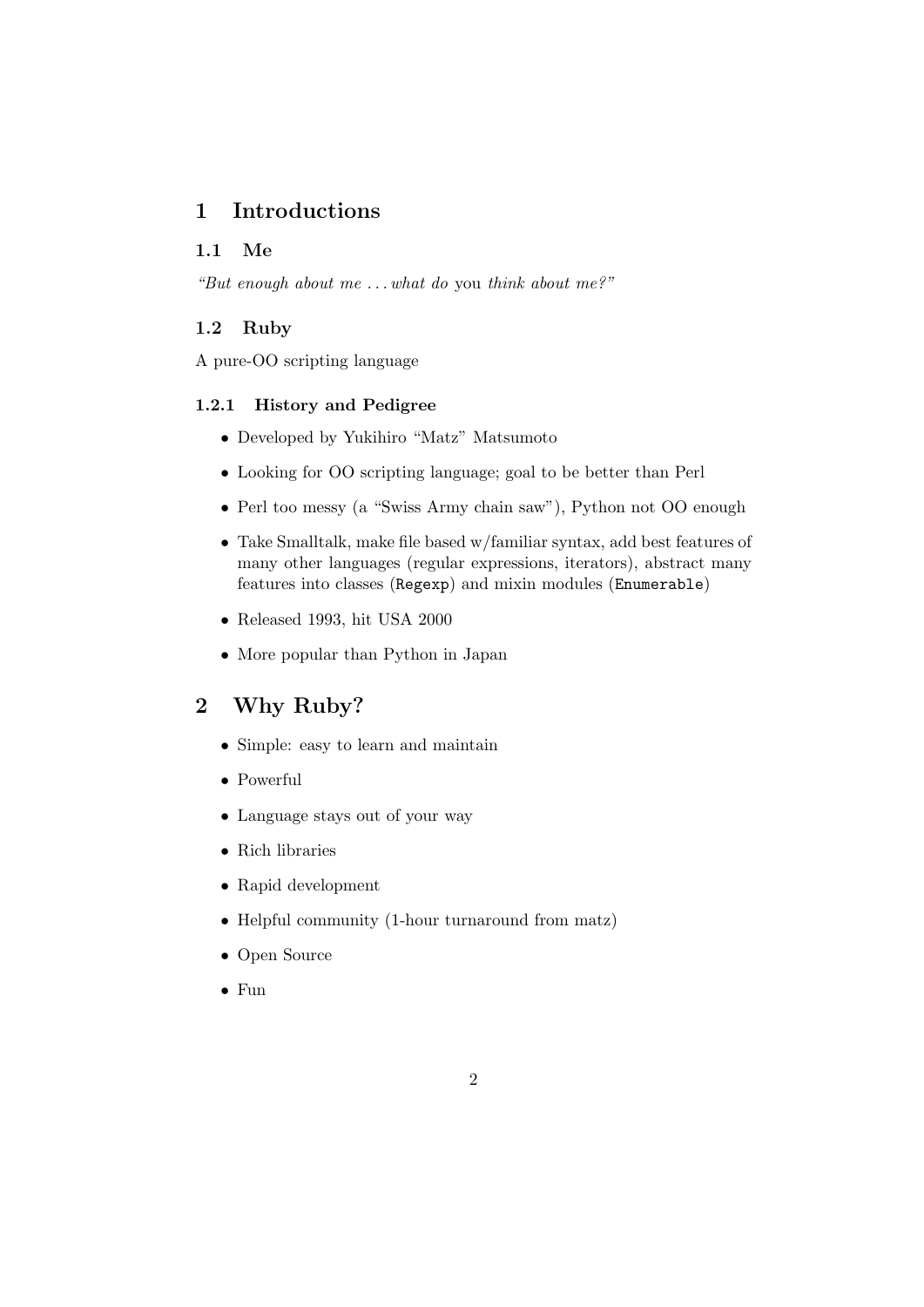#### 2.1 Why Not?

- Performance (though rivals Perl and Python; can wrap or be wrapped by C code)
- Lack of frameworks (e-commerce; only one which is immature)
- Current internal standards
- Cross-platform GUIs (Tk, Qt, Gnome) not widely accepted
- Threading model

#### 3 Language Features

There are too many to list. I'll try anyway.

- Simple, consistent syntax; Principle of Least Surprise (POLS): things work the way you expect them to, with few special cases or exceptions
- Dynamically typed/late binding (don't need to declare variable types; can change your design without changing types everywhere; decisions deferred until run time)
- Everything an object or a method (even operators are methods)
- Single inheritance with mixin modules (name space, method implementation) and object-specific methods
- Blocks and closures

```
1 array = [1, 2, 3]
2 x = 53 array.collect! { | elem | elem + x }
4 p array \# \Rightarrow [6, 7, 8]
```
• Enumeration extracted into a mixin module available to all classes and independent of the language syntax (each, each with index, sort, collect, detect, reject, select, entries, find, grep, include?, map, max, reject, more)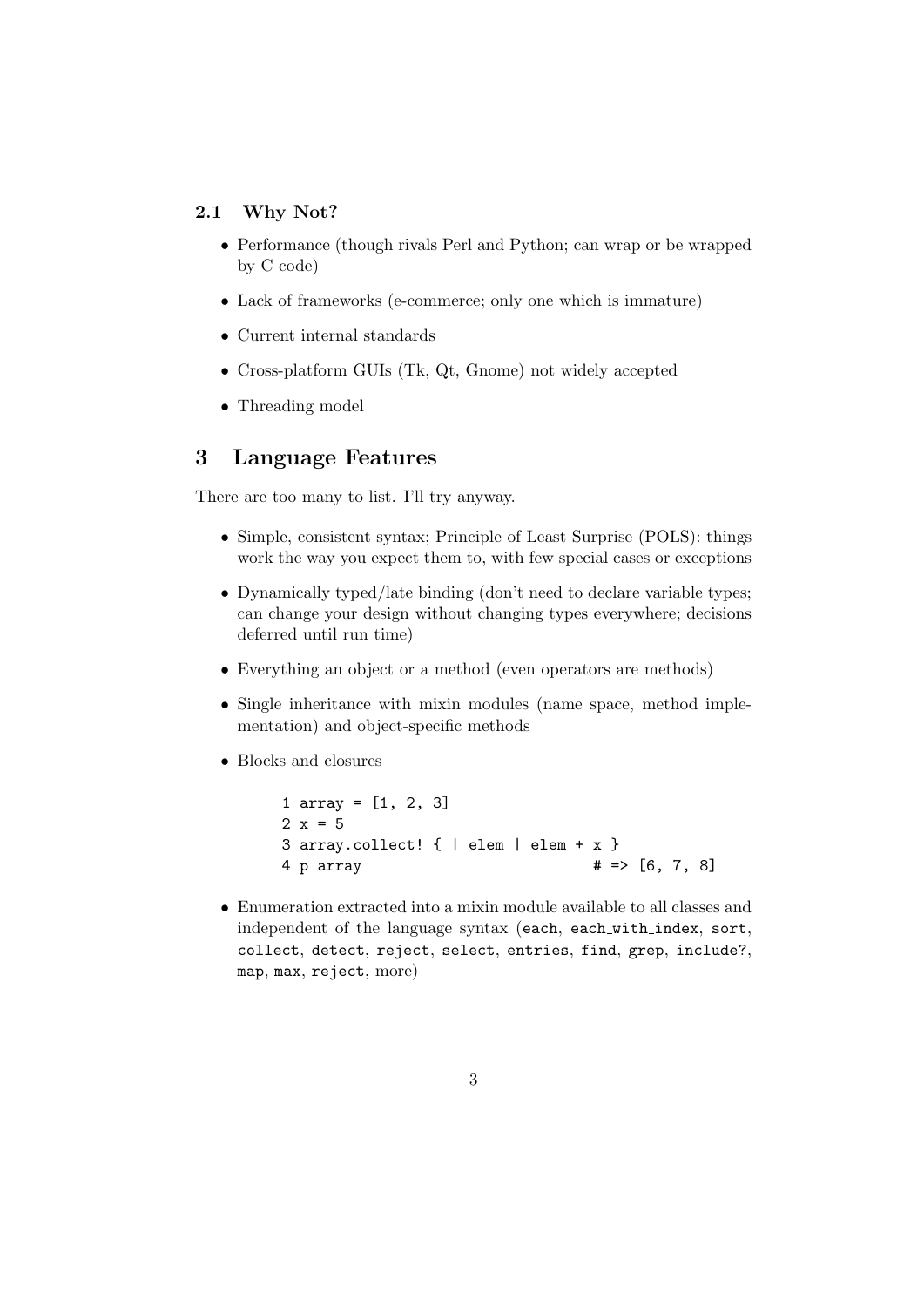```
1 array.each { | elem | puts elem }
2 hash.each { | key, val | puts "#{key} => #{val}" }
3 file.each { | line | puts line }
4 array.each_with_index { | elem, i |
5 puts "array[#{i}] = #{elem}"
6 }
7 array.include?(42)
```
• Ranges

```
1 (0 .. 9).each { | i | sum += i }
2 ('a' .. 'z').each { | str | puts str }
3 (0 ... array.size).each \{ | i | puts array[i] }
```
- Metaclasses
- Introspection (reflection)
- Method aliasing
- Garbage collection
- Exception handling
- C integration
- Simple naming conventions: @instanceVar, @@classVar, \$global, CONSTANT, everythingElse
- Loadable extension libraries (if OS allows)
- OS-independent threading
- Portable
	- Linux, most \*NIX
	- Macintosh (OS 9 and OS X)
	- BeOS
	- $-$  OS/2
	- $-$  DOS, Windows  $95/98/NT/2K$ 
		- ∗ Install Shield
		- ∗ console and non-console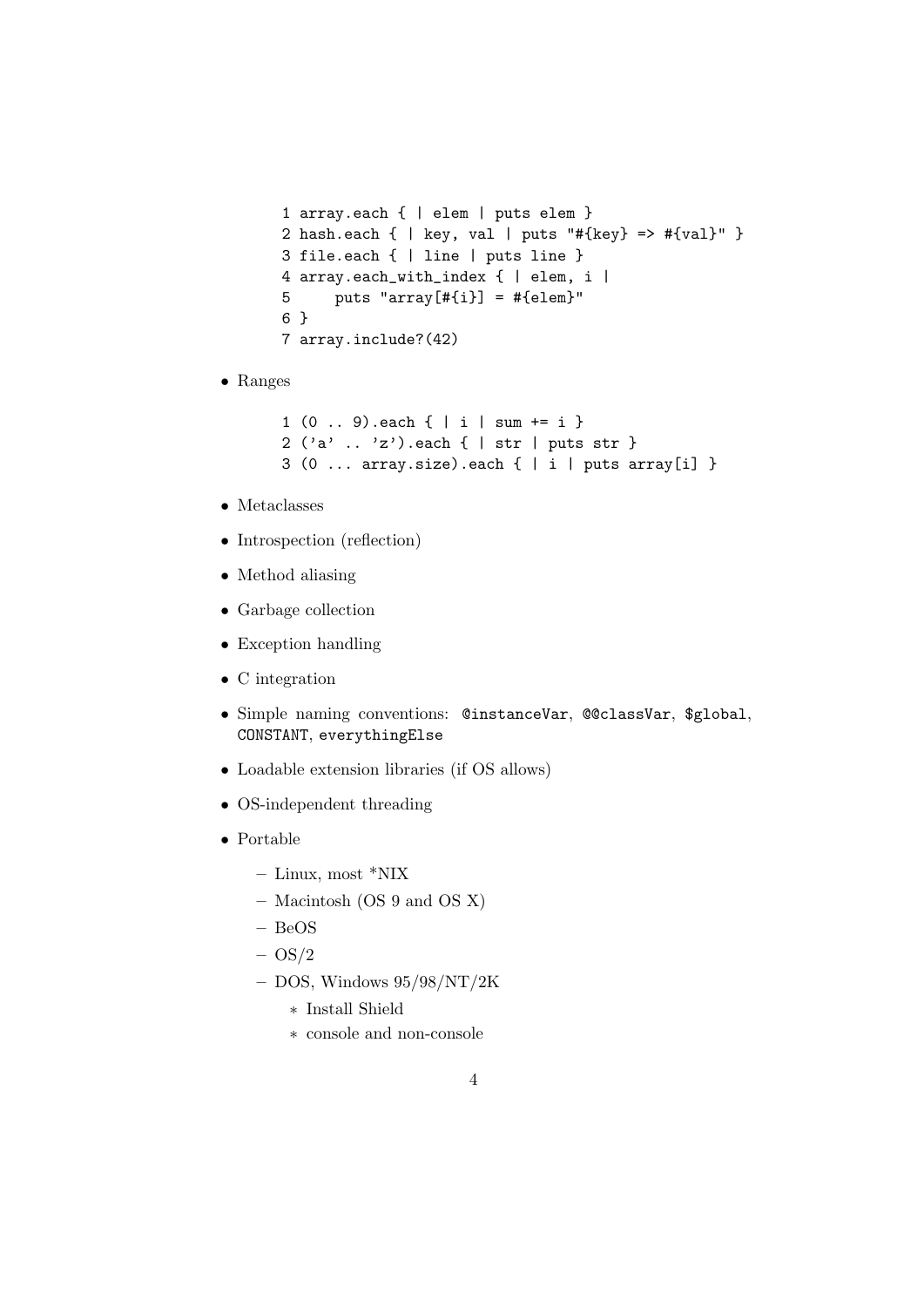- ∗ relies on Cygwin libs (bundled with Install Shield distribution)
- ∗ Win32OLE (Windows Automation, properties, named arguments)
	- 1 ie = WIN32OLE.new('InternetExplorer.Application') 2 ie.visible = true 3 ie.gohome
- ∗ Can access any function in any DLL
- ∗ Ask me for code to access an ODBC database and a client/server for remote ODBC access from any box running Ruby
- Libraries (see Tools below)
- Security (levels of safety using \$SAFE; taint/untaint/freeze)
- Internationalization (I18N) and multilingualization (M17N); String class supports UTF and Kanji; whole system will in next major release

## 4 Comparison With Other Languages

Much of this section is stolen from the Ruby site (see References below).

#### 4.1 Java

- Ruby is interpreted
- Everything is an object (no int/Integer distinction)
- Modules used to share implementations between classes
- Variables and expressions not statically typed
- Ruby's mixin modules similar to Java interfaces, but provide method implementation
- Less verbose; for example:

– Reading lines from a file

```
1 // ================
2 // Java
3
```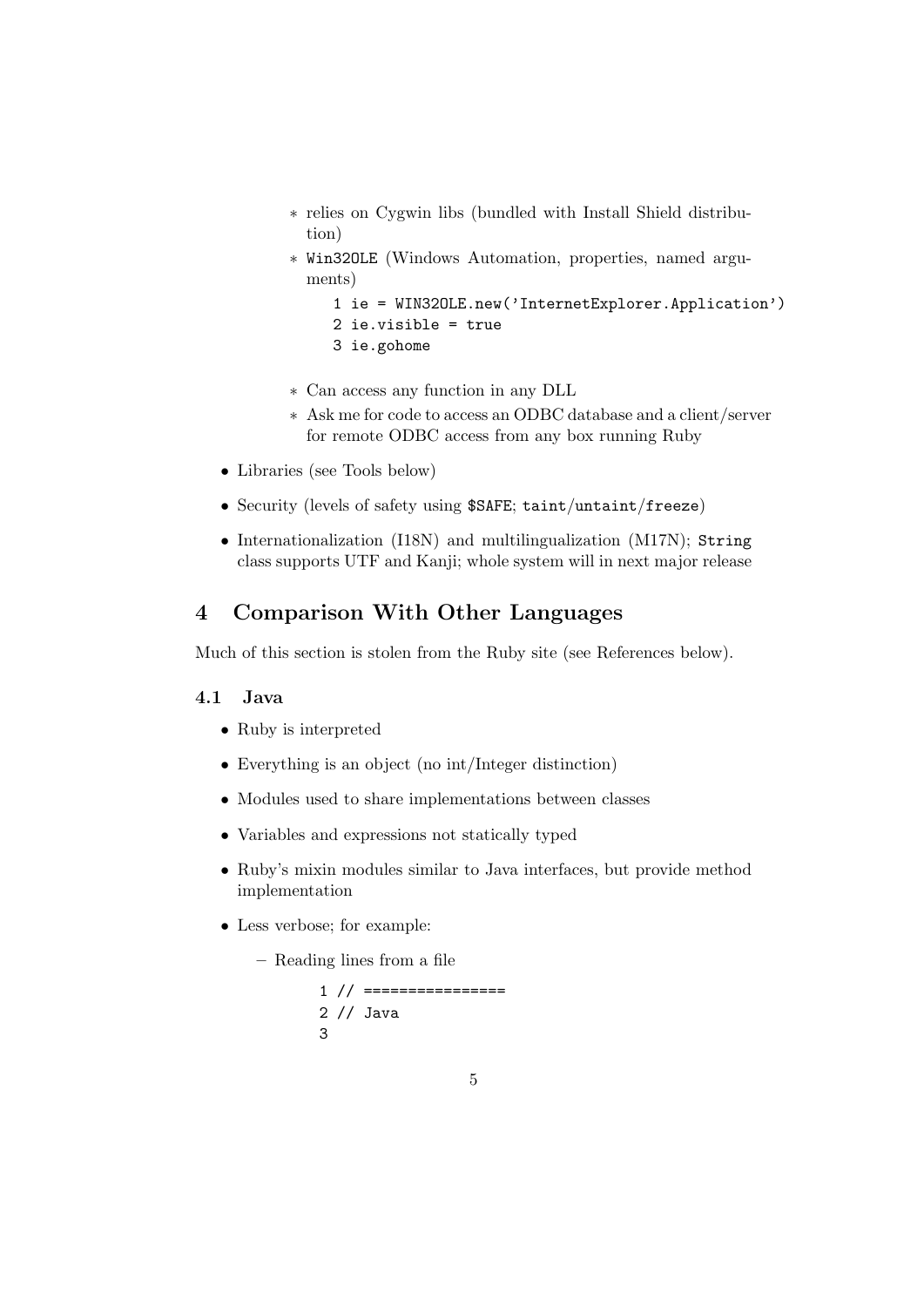```
4 import java.io.*;
5
6 try {
7 BufferedReader in =
8 new BufferedReader(new FileReader(fileName));
9 String line;
10 while ((line = in.readLine()) != null) {
11 // Use the line...
12 }
13 }
14 catch (FileNotFoundException fnfe) {
15 System.err.println(fnfe.toString());
16 }
17 catch (IOException ioe) {
18 System.err.println(ioe.toString());
19 }
20
21 # ================
22 # Ruby
23
24 begin
25 IO.foreach(fileName) { | line |
26 # Use the line...
27 }
28 rescue
29 $stderr.puts $!
30 end
```
#### 4.2 Perl

- Ruby is easier to learn, use, and maintain
- No \$@% code (in Ruby, '@' and '\$' denote variable scope, not type)
- Ruby's default scoping rules obviate need for 'my'
- Ruby copies many good things from Perl: extended regular expressions,  $\$ -shortcuts, and more

#### 4.3 Smalltalk

• Ruby is file based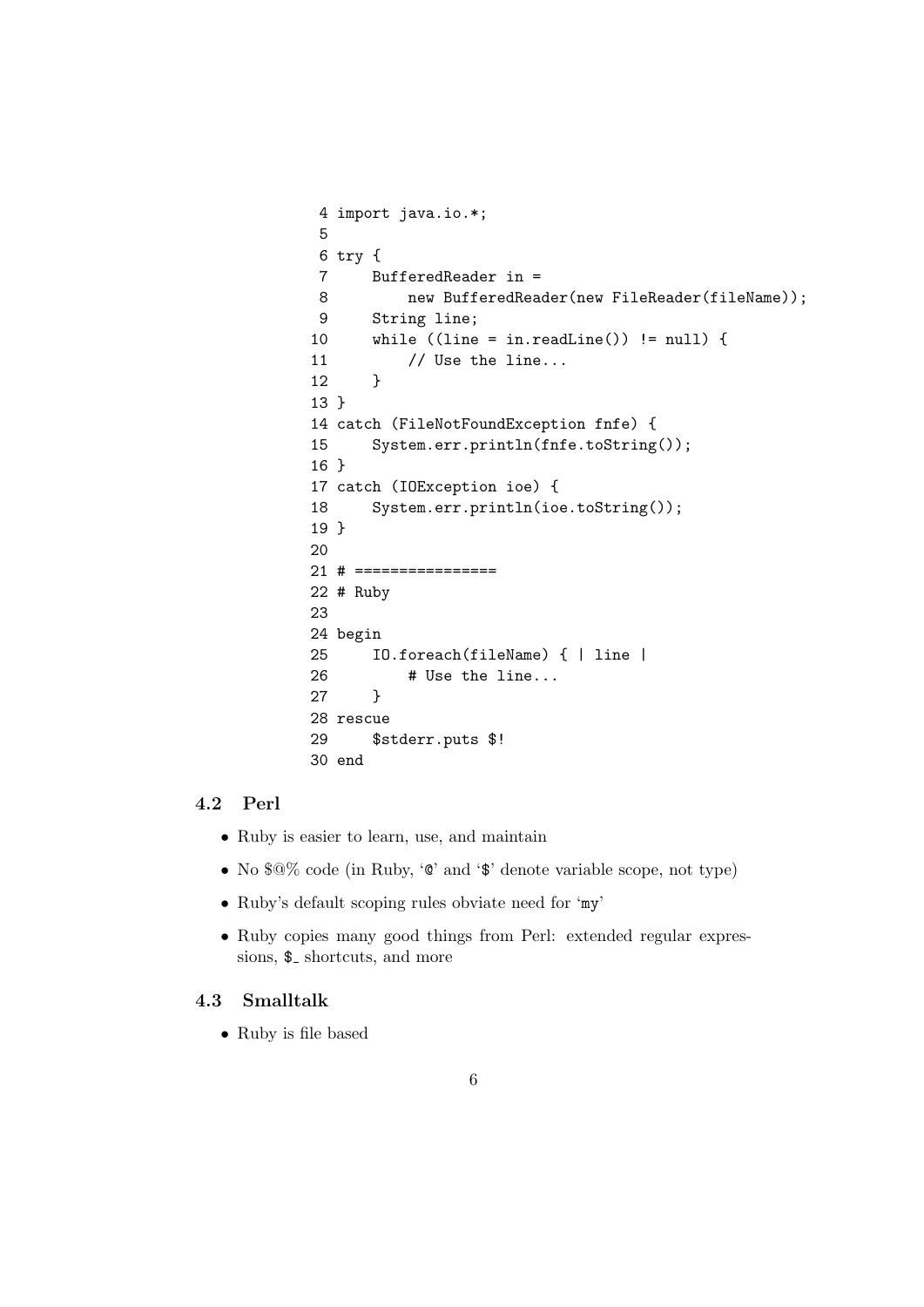- Ruby syntax more familiar
- Only primitive IDEs so far

#### 4.4 Python

- Ruby uses conservative statement structure, using 'end'
- 'self.' not necessary; Ruby's instance variables prefixed by '@'
- Python separates types and classes; Ruby treats them the same
- Python types are more limited
	- No inheritance/subclassing
	- Cannot add methods to existing types
- Ruby has a better (or "real") closure feature.
- Object attributes are not accessible by default in Ruby.
- Ruby converts small integers and long integers automatically.
- Ruby does not have tuples
- Ruby has more natural operator overloading
- Ruby uses mark-and-sweep GC, unlike Python's ref-counting GC (this means no INCREF, DECREF required for extensions)
- Extensions for Ruby written in  $C/C++$  can easily define Ruby classes
- Ruby has a loop abstraction using block; e.g.

```
1 10.times do
2 # ...
3 end
```
- You can define your own arbitrary iterator.
- Ruby's block for method can be used more than iterator; e.g.

```
1 mutex.synchronize do
2 # .. critical process ..
3 end
```
- Ruby provides method combination using 'super'.
- Ruby is often faster than Python.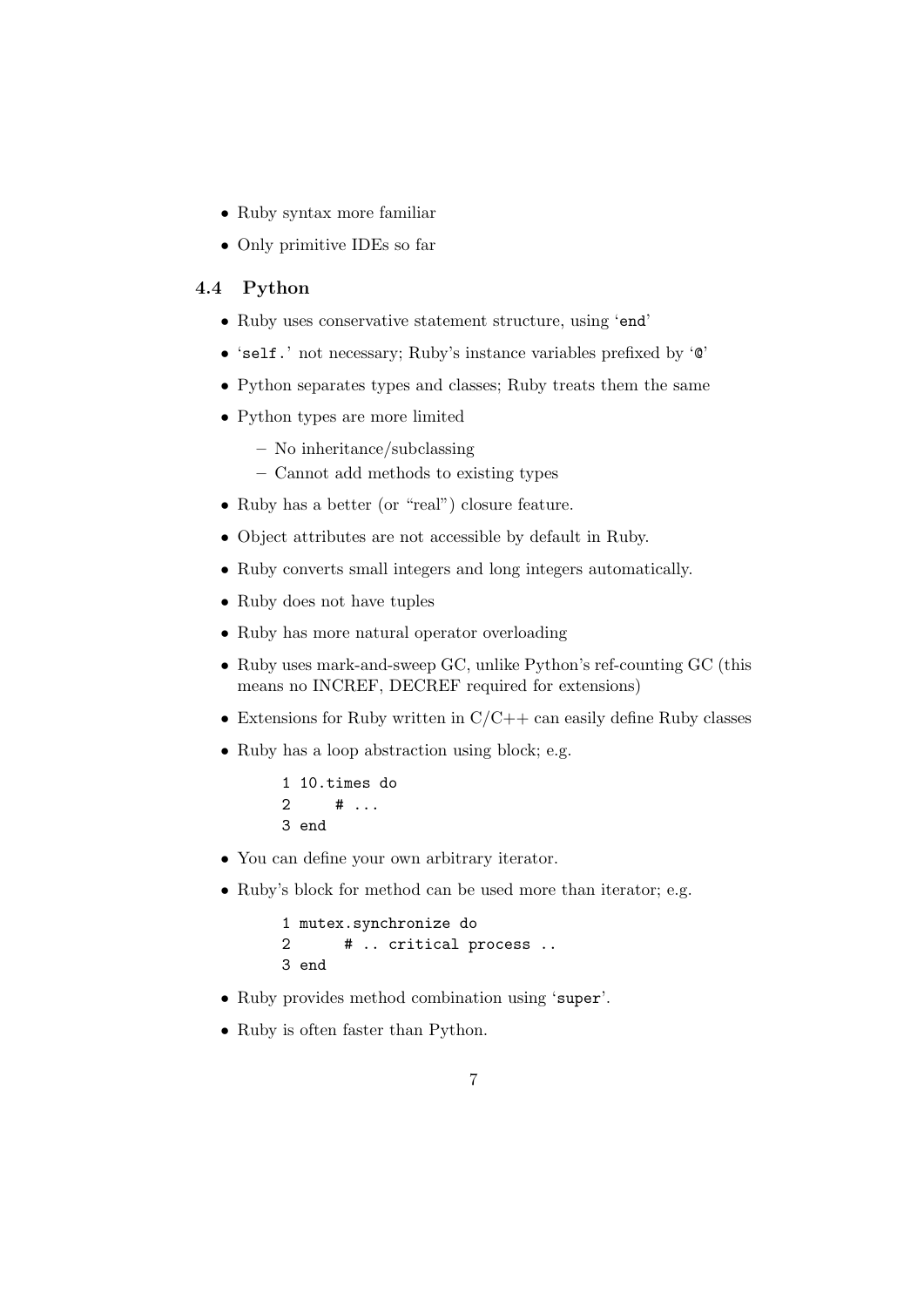### 5 Code Examples

Here we have four code examples. The first three are relatively simple "textbook" examples that perform the same task in Java, C++, Smalltalk, Perl, and Ruby. The last is a slightly more complex example in Ruby only.

The Smalltalk code below was written using Squeak, a free implementation of Smalltalk. Sorry, but there are no Python examples. I don't know that language well enough. ObPython: "My hovercraft is full of eels."

#### 5.1 A class with a few simple methods

The first example defines the same class in five different languages. In each, we define the class, create an instance, and print the string representation of the instance.

The example class is a Song. It has has a constructor, two instance variables, accessor methods ("getters" and "setters"), and a method for representing instances as strings.

```
1 // ================
2 // Java
3
4 public class Song {
5
6 protected String name;
7 protected int lengthInSeconds;
8
9 Song(String name, int len) {
10 this.name = name;
11 lengthInSeconds = len;
12 }
13
14 public String getName() { return name; }
15 public void setName(String str) { name = str; }
16
17 public int getLengthInSeconds()
18 { return lengthInSeconds; }
19 public void setLengthInSeconds(int secs)
20 { lengthInSeconds = secs; }
21
22 public String toString() {
```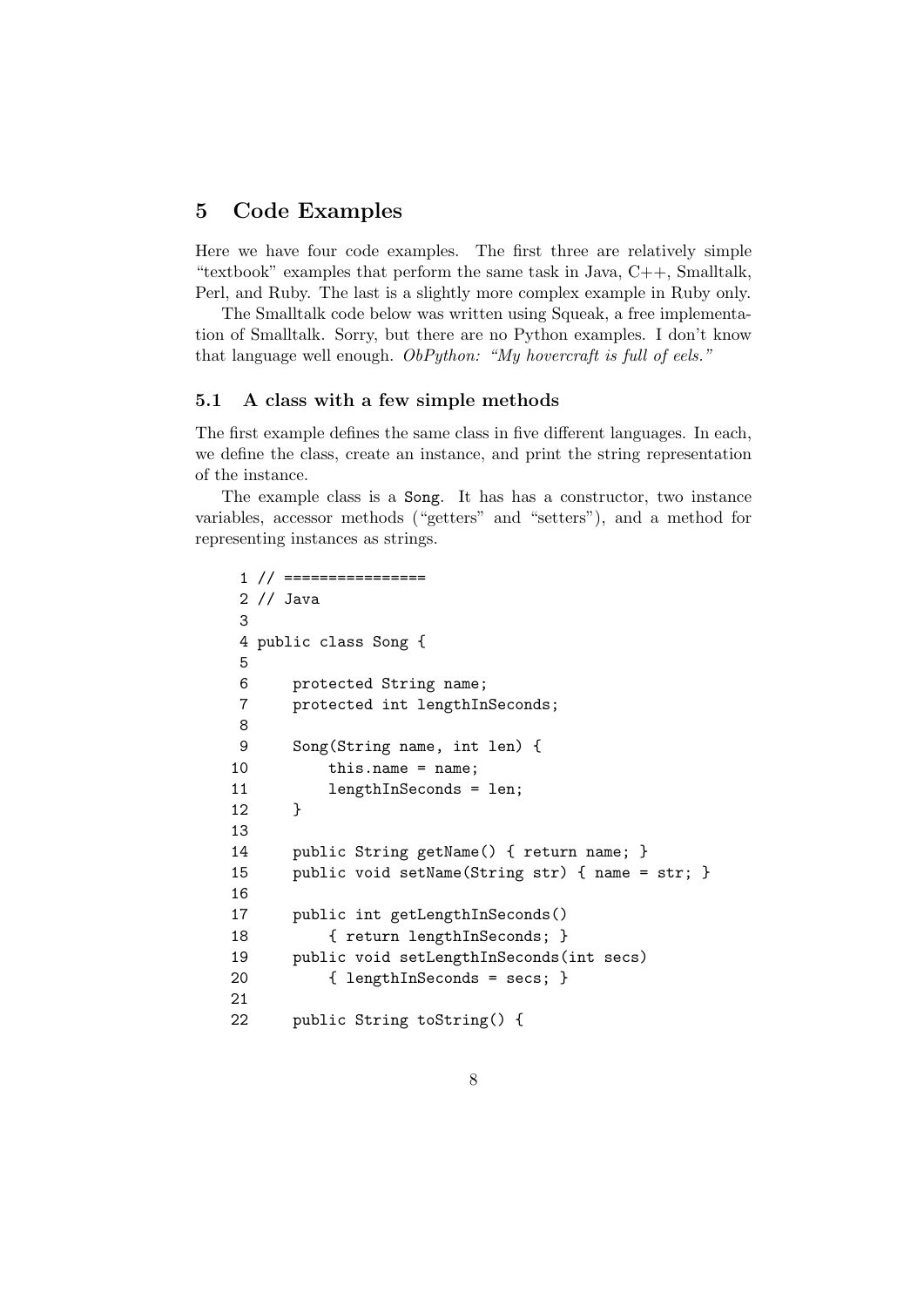```
23 return name + " (" + lengthInSeconds + " seconds)"
24 }
25
26 // Create and print
27 public void main(String[] args) {
28 s = new Song("name", 60);
29 System.out.println(s);
30 }
31 }
32
33 // ================
34 // C++
35
36 // Song.h
37 #ifndef Song_h
38 #define Song_h
39
40 #include <iostream>
41 #include <string>
42
43 class Song {
44 public:
45 Song(const char * nameStr = 0, int len = 0)
46 : name(nameStr ? nameStr : ""),
47 lengthInSeconds(len) {}
48
49 // The default copy constructor, destructor, and
50 // operator= are all acceptable. I'm glad, 'cause
51 // it's a pain to have to write them.
52
53 const char * getName() const { return name.data(); }
54 void setName(const char *str) { name = str; }
55
56 int getLengthInSeconds() const
57 { return lengthInSeconds; }
58 void setLengthInSeconds(int len)
59 { lengthInSeconds = len; }
60
61 protected:
62 string name;
```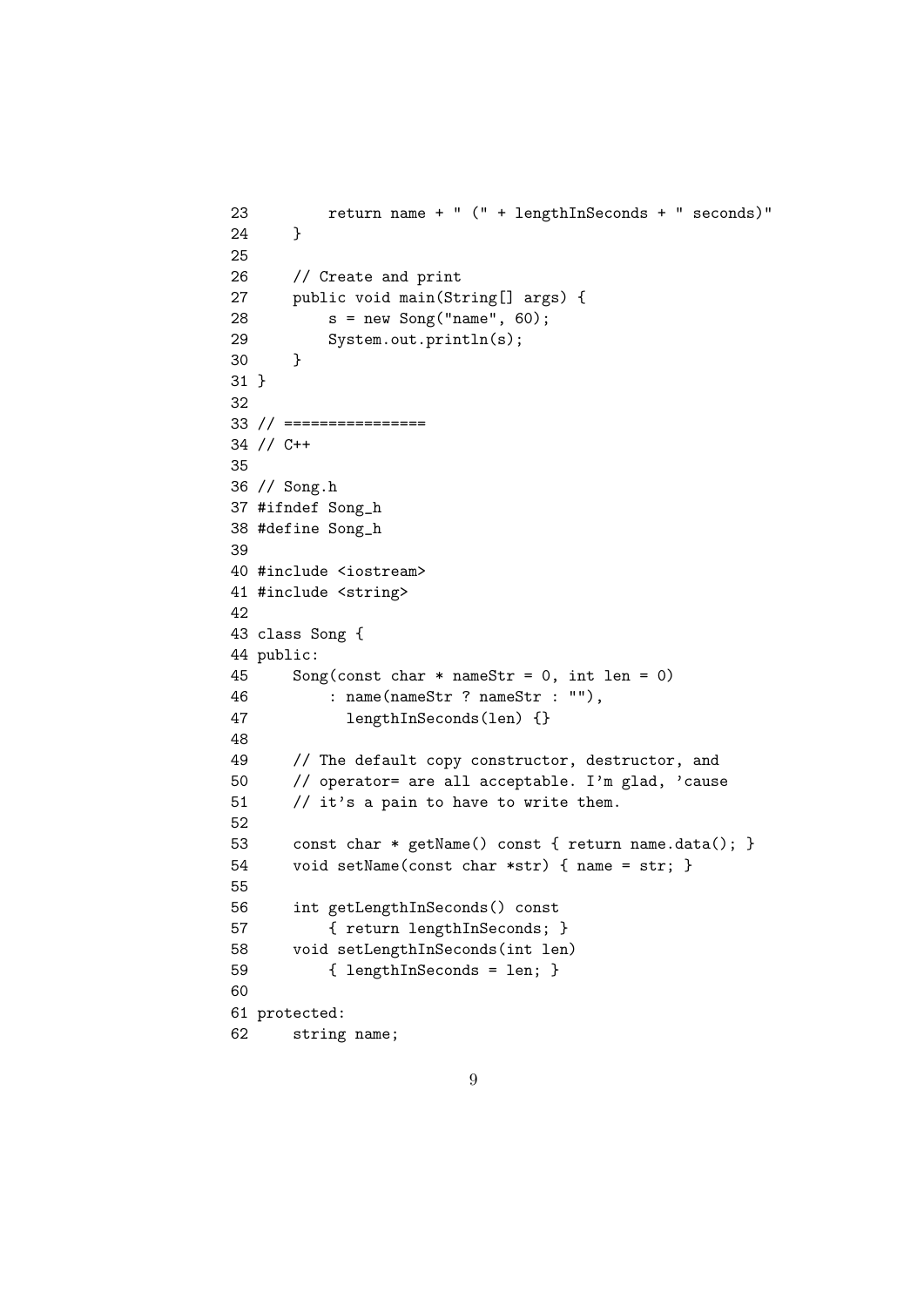```
63 int lengthInSeconds;
64
65 friend ostream &
66 operator<<(ostream &out, const Song &s);
67 };
68
69 ostream & operator<<(ostream &out, const Song &s) {
70 return out << s.name << " ("
71 << s.lengthInSeconds << " seconds)";
72 }
73
74 #endif Song_h
75
76 // Song.cpp
77 #include "Song.h"
78
79 main()
80 {
81 Song s("name", 60);
82 cout << s << endl;
83 }
84
85 " ================"
86 "Smalltalk"
87
88 Object subclassNamed: #Song
89 instanceVariables: 'name lengthInSeconds'
90 classVariables: ''
91 "..."
92
93 name
94 ^ name
95
96 name: aString
97 name := aString
98
99 lengthInSeconds
100 <sup>^</sup> lengthInSeconds
101
102 lengthInSeconds: aNumber
```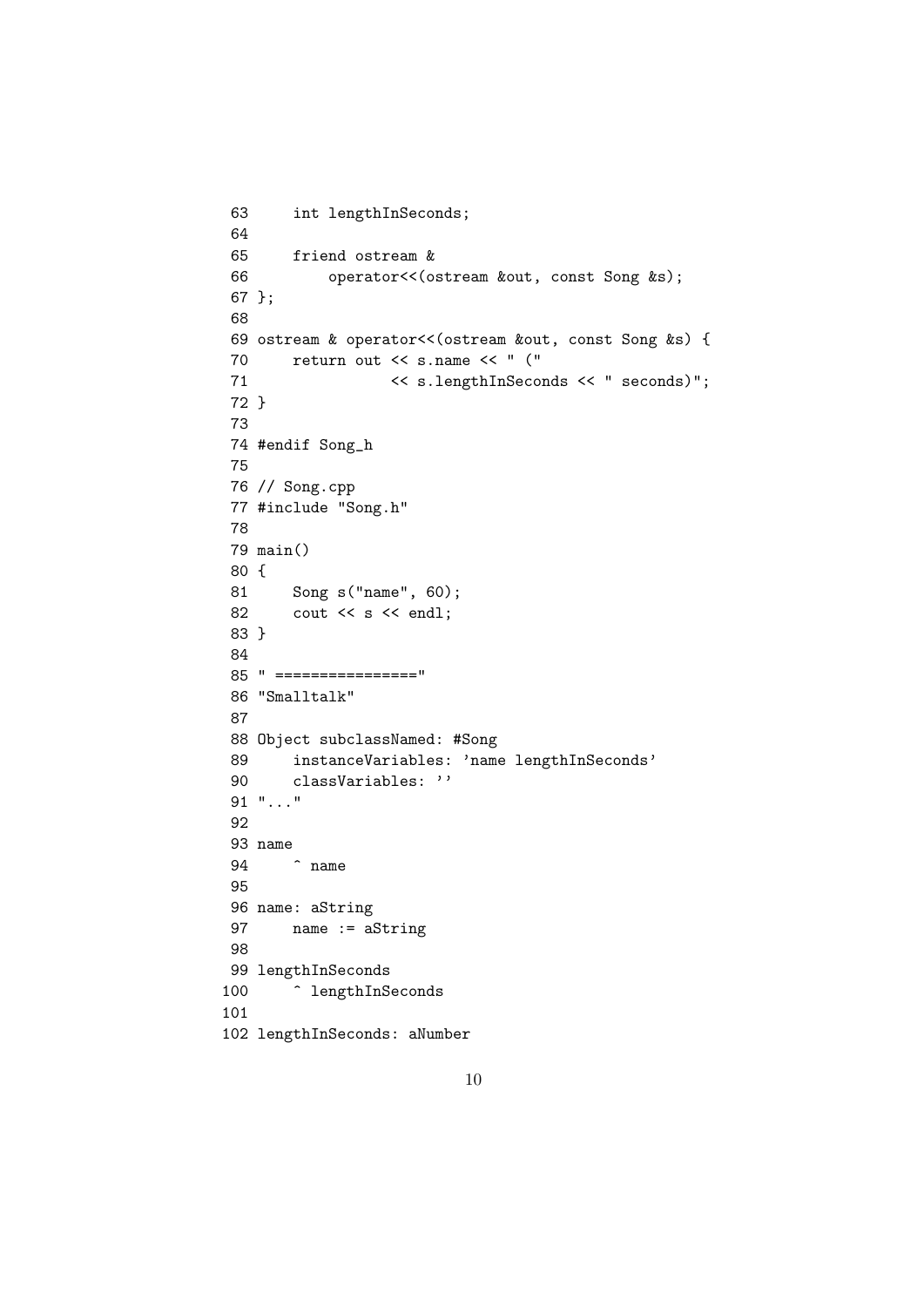```
103 lengthInSeconds := aNumber
104
105 printOn: aStream
106 aStream nextPutAll: name.
107 aStream nextPut: $(.
108 aStream nextPutAll: lengthInSeconds printString.
109 aStream nextPutAll: ') seconds'
110
111 "Create and print a song.
112 Copy this code into a workspace and execute it."
113 s := Song new name: 'name'; lengthInSeconds: 60.
114 Transcript show: s asString; cr.
115
116 # ================
117 # Perl
118
119 package Song;
120
121 sub new {
122 my(\text{class}, \text{~$name}, \text{~$len}) = \text{C}_;
123 my $self = {};
124 $self->{'name'} = $name;125 $self->{'lengthInSeconds'} = $len;
126 bless $self, class;
127 return $self;
128 }
129
130 sub name {
131 my($self) = shift;
132 if (@_) { $self->{'name'} = shift }
133 return $self->{'name'};
134 }
135
136 sub lengthInSeconds {
137 my($self) = shift;
138 if (@_) { $self->{'lengthInSeconds'} = shift }
139 return $self->{'lengthInSeconds'};
140 }
141
142 sub toString {
```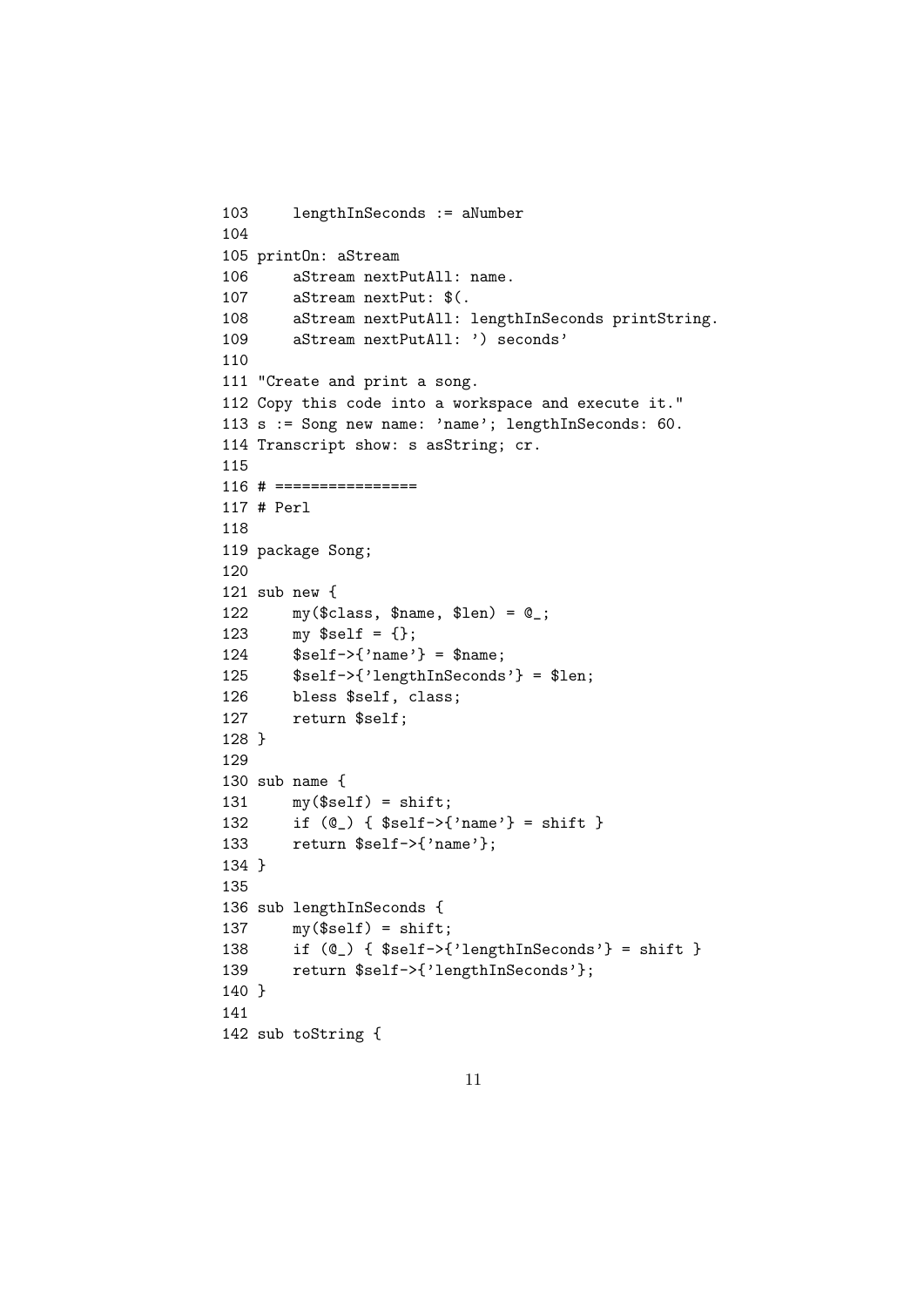```
143 my($self) = shift;
144 return $self->name() . "(" . $self->lengthInSeconds()
145 . ") seconds";
146 }
147
148 # Create and print
149 $s = Song->new('name', 60);
150 print $s->toString() . "\n";
151
152 # ================
153 # Ruby
154
155 class Song
156
157 # Not only declare instance variables (which is
158 # unnecessary) but also create accessor methods
159 # (getters and setters). "attr_reader" creates
160 # just getters and "attr_writer" creates just
161 # setters.
162 attr_accessor :name, :lengthInSeconds
163
164 # The constructor, sort of. This method is called
165 # by the class method "new".
166 def initialize(name, len)
167 @name = name
168 @lengthInSeconds = len
169 end
170
171 def to_s
172 return "#{name} (#{lengthInSeconds} seconds)"
173 end
174 end
175
176 # Create and print. Only run this code if this file
177 # is being executed directly, else ignore it.
178 if $0 = _ -FILE_
179 s = Song.new('name', 60)180 puts s
181 end
```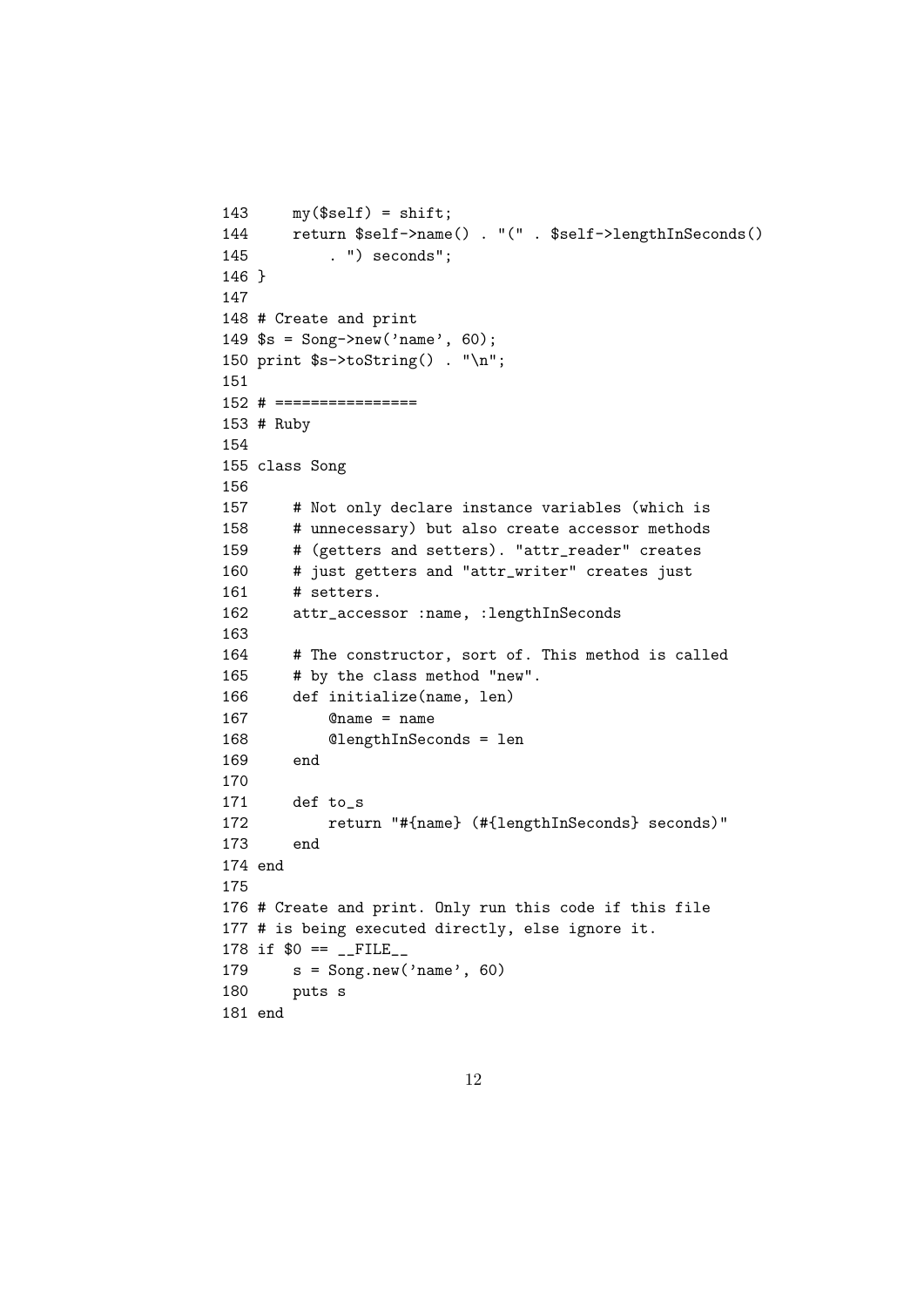#### 5.2 Iterating over a collection

In this example we will create a linear collection of Song instances, add a song, and iterate over the collection.

The Java version uses the J2EE collection classes. The  $C++$  version uses the Standard Template Library (STL) for its vector and iterator classes.

```
1 // ================
2 // Java
3
4 import java.util.*;
5
6 ArrayList songs = new ArrayList();
7 songs.add(new Song("name", 60));
8
9 for (Iterator iter = songs.iterator(); iter.hasNext(); ) {
10 Song s = (Song)iter.next(); // Yuck!
11 // Do something with s...
12 }
13
14 // ================
15 // C++
16
17 #include <vector>
18 #include "Song.h"
19
20 main()
21 {
22 vector<Song> songs;
23 songs.push_back(Song("name", 60));
24
25 vector<Song>::iterator iter(songs.begin());
26 for (; iter != songs.end(); ++iter) {
27 Song s = *iter;
28 // Do something with s...
29 }
30 }
31
32 " ================"
33 " Smalltalk"
```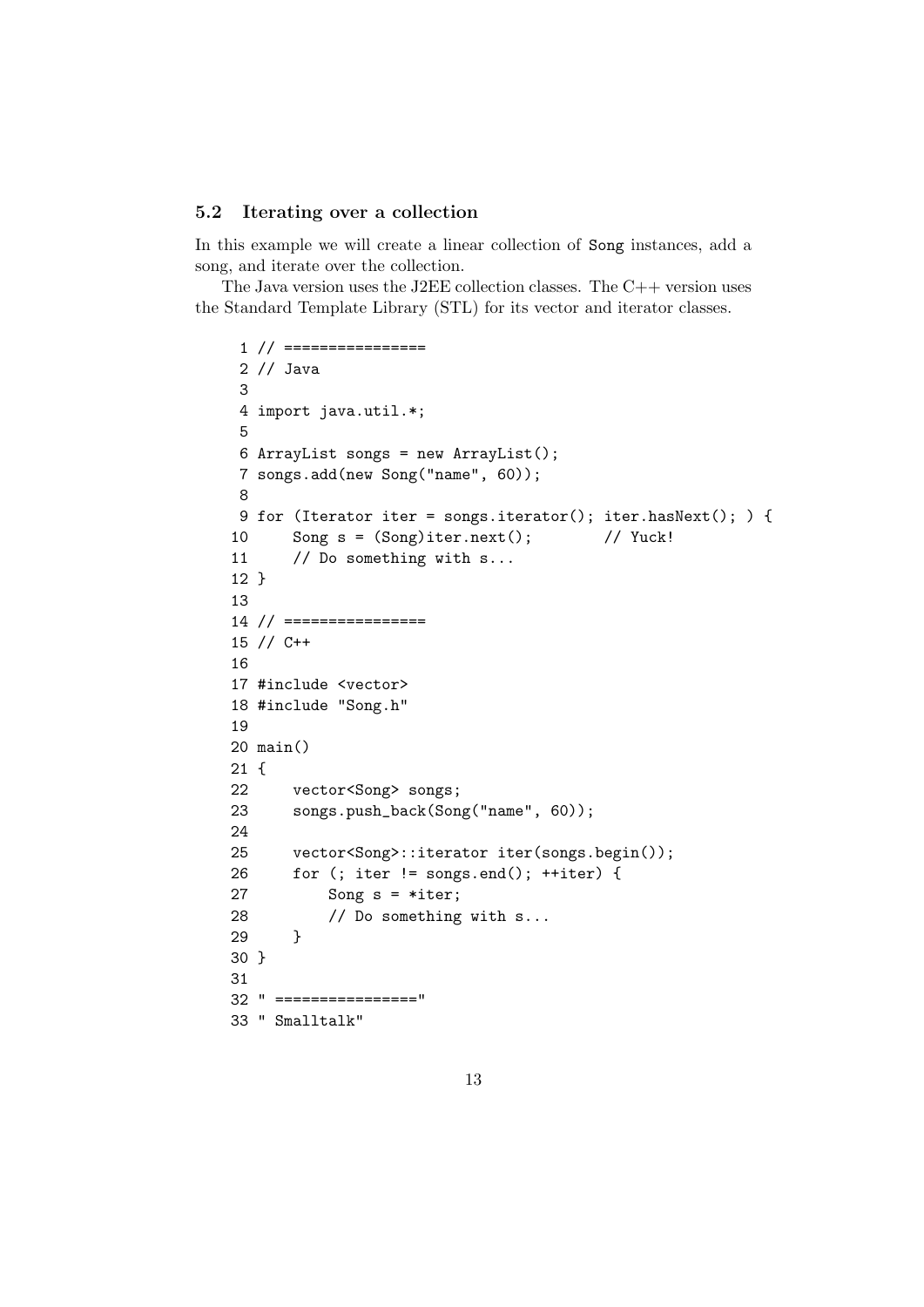```
34
35 songs := OrderedCollection new.
36 songs add: (Song new name: 'name'; lengthInSeconds: 60).
37 songs do: [ :s |
38 "Do something with s..."
39 ].
40
41 # ================
42 # Perl
43
44 @songs = ();
45 push(@songs, Song->new("name", 60));
46 foreach $s (@songs) {
47 # Do something with $s...
48 }
49
50 # ================
51 # Ruby
52
53 songs = []
54 songs << Song.new("name", 60)
55 songs.each { | s |
56 # Do something with s...
57 }
```
#### 5.3 Reading a file

In this example, we will manipulate a comma-delimited data file by opening it, reading each line, separating each line into columns, and printing the columns as a SQL INSERT statement.

For simplicity's sake, we will assume that the data does not contain any comma characters. This code does handle "empty" columns (two consecutive commas). Because of this, we often can't use the most obvious or clean solution (for example, a StringTokenizer in Java or strtok() in  $C++$ ).

I have Ruby, Perl, and Smalltalk classes that handle Excel comma- and tab-delimited data—quotes and all—that are yours for the asking. A mini state machine is necessary to handle the quotes and delimiter chars properly.

 $1$  //  $====$ 

2 // Java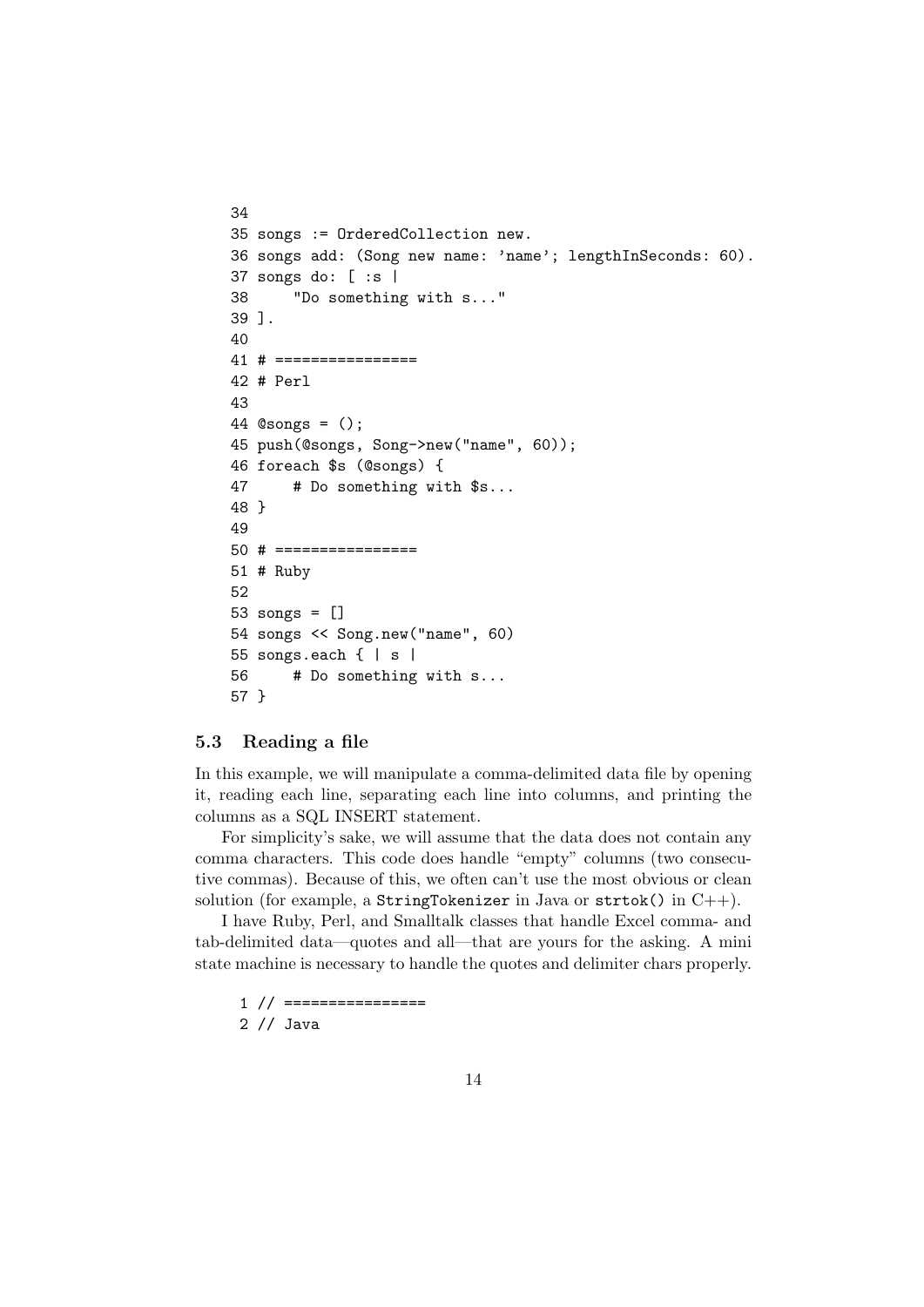```
3
4 import java.io.*;
5 import java.util.*;
6
7 public class DataFileReader {
8
9 public static void main(String[] args) {
10 DataFileReader dfr = new DataFileReader();
11 dfr.readFile(args[0]);
12 }
13
14 public void readFile(String fileName) {
15 try {
16 BufferedReader in =
17 new BufferedReader(new FileReader(fileName));
18 String line;
19 while ((line = in.readLine()) != null) {20 Collection list = splitIntoColumns(line);
21 printAsInsertStatements(list);
22 }
23 }
24 catch (FileNotFoundException fnfe) {
25 System.err.println(fnfe.toString());
26 }
27 catch (IOException ioe) {
28 System.err.println(ioe.toString());
29 }
30 }
31
32 public Collection splitIntoColumns(String line) {
33 ArrayList array = new ArrayList();
34
35 // Using StringTokenizer here is almost useless. It
36 // either skips or returns multiple adjacent commas,
37 // but doesn't report the emptiness between as empty
38 // data columns.
39 int pos = line.indexOf(",";
40 while (pos != -1) {
41 array.add(line.substring(0, pos));
42 line = line.substring(pos + 1);
```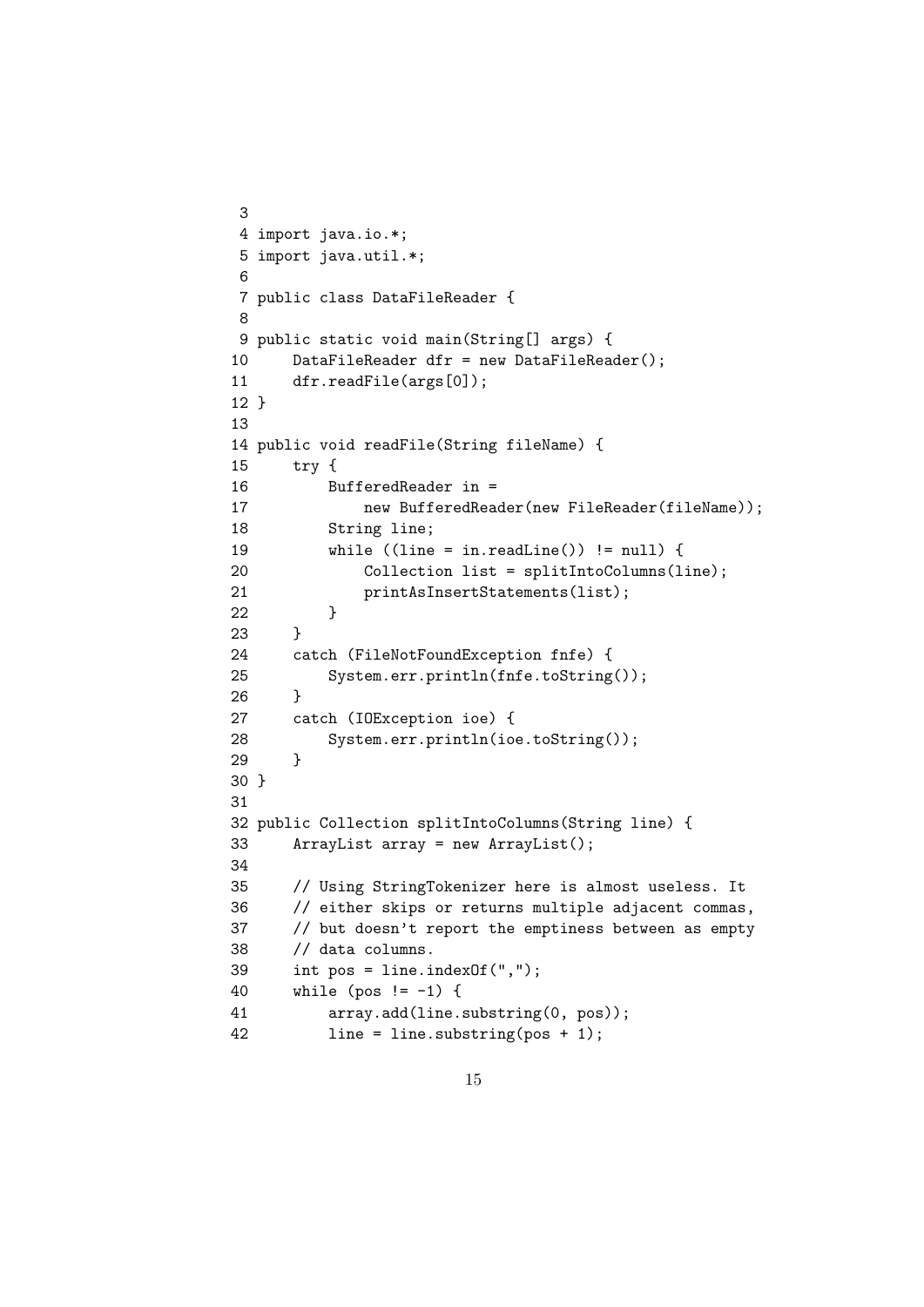```
43 pos = line.indexOf(",");
44 }
45 if (line.length() > 0)
46 array.add(line);
47
48 return array;
49 }
50
51 public void printAsInsertStatements(Collection list) {
52 System.out.print("insert into table values (\n\t");
53 boolean first = true;
54
55 Iterator iter = list.iterator();
56 while (iter.hasNext()) {
57 String col = (String)iter.next();
58
59 if (first) first = false;
60 else System.out.print(",\n\t");
61
62 System.out.print(" " + col + " "");63 }
64 System.out.println("\n)");
65 }
66
67 }
68
69 // ================
70 // C++
71
72 #include <string>
73 #include <iostream>
74 #include <fstream>
75 #include <vector>
76
77 static const int BUFSIZ = 1024;
78
79 vector<string> splitIntoColumns(char *line);
80 void printAsInsertStatements(vector<string> &list);
81
82 void
```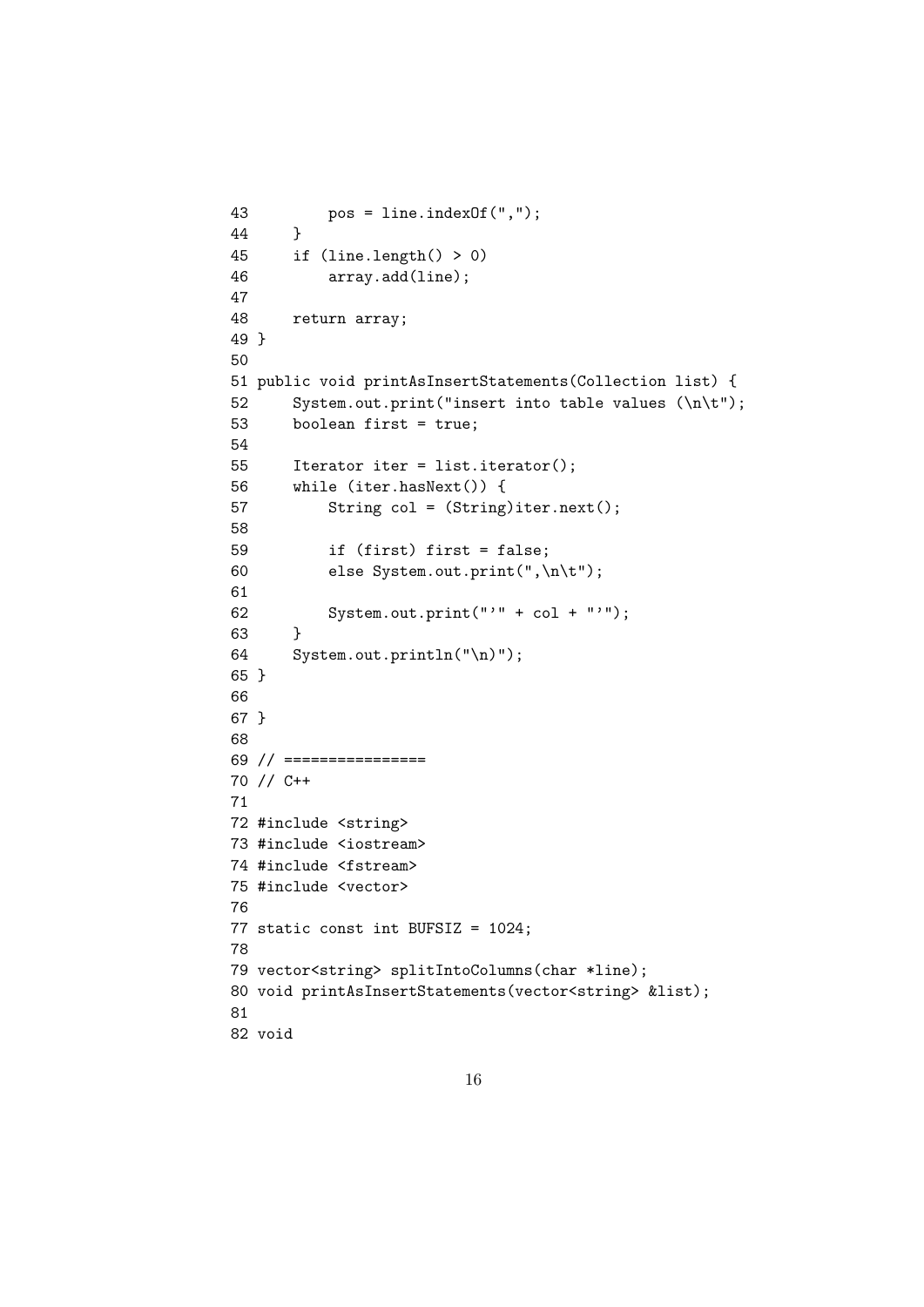```
83 main(int argc, char *argv[])
84 {
85 ifstream in(argv[1]);
86 char line[BUFSIZ];
87 while (!in.eof()) {
88 in.getline(line, BUFSIZ);
89 if (strlen(line) == 0)
90 break;
91 vector<string> list = splitIntoColumns(line);
92 printAsInsertStatements(list);
93 }
94 }
95
96 vector<string>
97 splitIntoColumns(char *line)
98 {
99 vector<string> list;
100
101 // Using strtok() here is useless. It skips multiple
102 // adjacent commas and doesn't report the emptyness
103 // between as empty data columns.
104 char *nextComma = index(line, ',');
105 while (nextComma != 0) {
106 list.push_back(string(line, nextComma - line));
107 line = nextComma + 1;
108 nextComma = index(line, ',');
109 }
110 if (strlen(line) > 0)
111 list.push_back(string(line));
112
113 return list;
114 }
115
116 void
117 printAsInsertStatements(vector<string> &list)
118 {
119 cout << "insert into table values (" << endl << "\t";
120 bool first = true;
121
122 vector<string>::iterator iter(list.begin());
```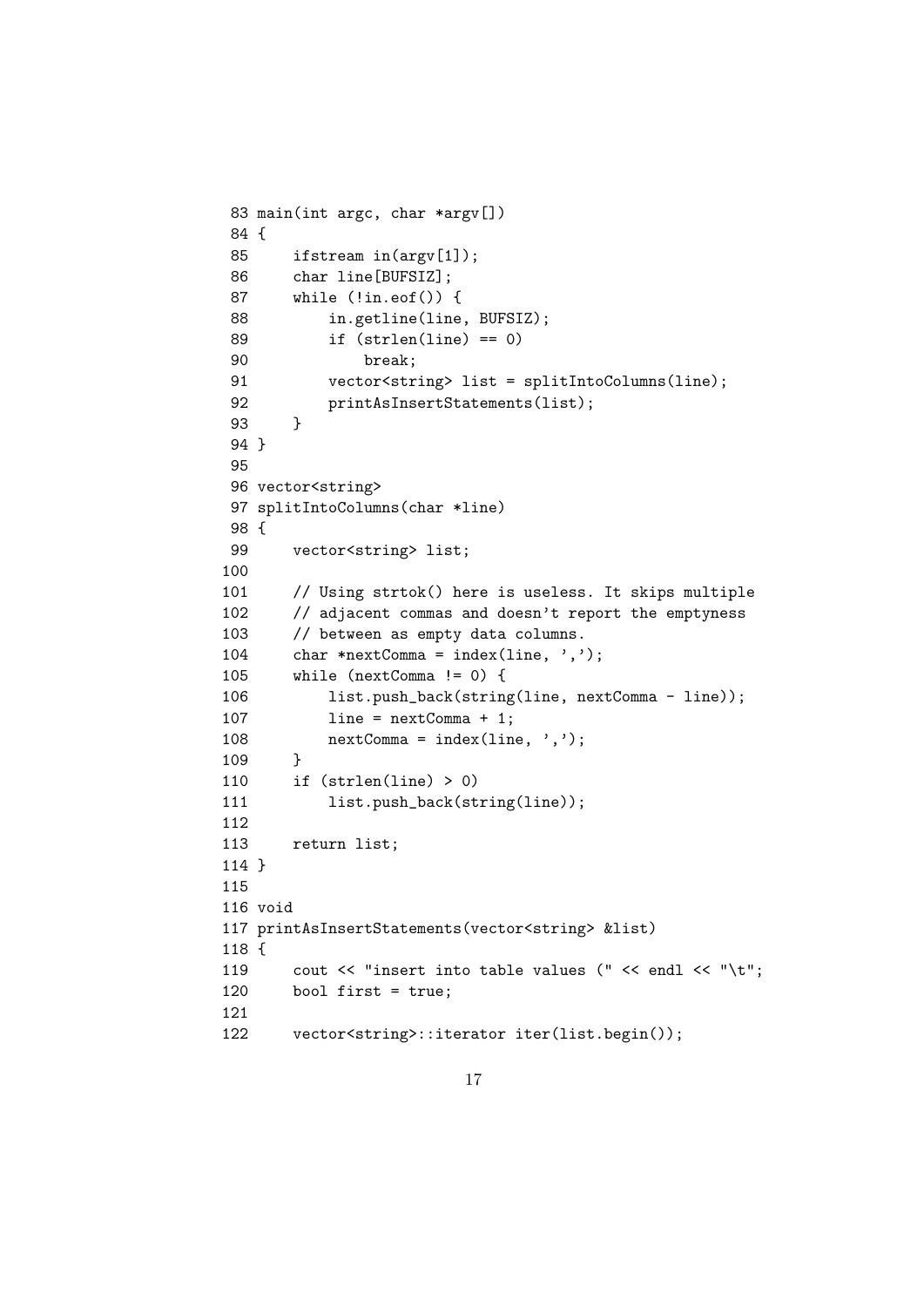```
123 for ( ; iter != list.end(); ++iter) {
124 string col = *iter;
125
126 if (first) first = false;
127 else cout << "," << endl << "\t";
128
129 cout << "'" << col << "'";
130 }
131 cout \lt\lt endl \lt\lt\lt\lt\lt\ldots132 }
133
134
135 " ================
136 " Smalltalk"
137
138 Object subclass: #DataFileReader
139 instanceVariableNames: ''
140 classVariableNames: ''
141 poolDictionaries: ''
142 category: 'Jim-Utils'
143
144 readFile: fileName
145 | inStream outStream list |
146 inStream :=
147 CrLfFileStream readOnlyFileNamed: fileName.
148 outStream :=
149 FileStream newFileNamed: fileName, '.out'.
150 [inStream atEnd] whileFalse: [
151 list := self parseNextLine: inStream.
152 self output: list onStream: outStream.
153 ].
154
155 parseNextLine: aStream
156 "Read columns in line and shove them into a list.
157 Return the list."
158 | list line lineStream |
159 list := OrderedCollection new. "Create empty list."
160 line := aStream nextLine. "Read line from input file."
161
162 "Read columns in line and shove into list."
```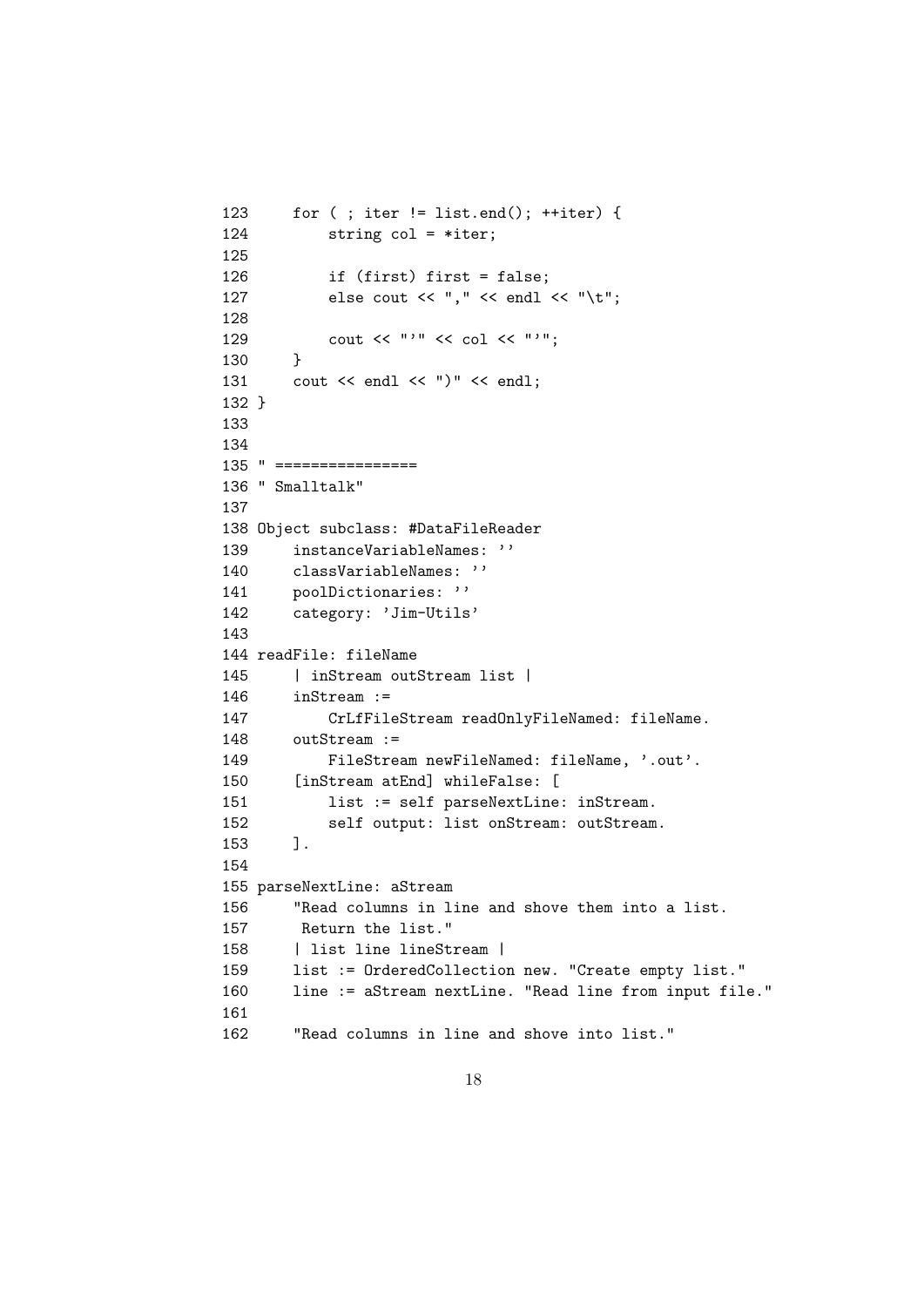```
163 lineStream := ReadStream on: line
164 from: 1
165 to: line size.
166 [lineStream atEnd] whileFalse: [
167 list add: (lineStream upTo: $,).
168 ].
169 ^ list
170
171 output: list onStream: outStream
172 "Output insert statement."
173 outStream nextPutAll: 'insert into table values (
174 '''.
175 list do: [ :col |
176 outStream nextPutAll: col
177 ] separatedBy: [
178 outStream nextPutAll: ''',
179 179.
180 1.
181 outStream nextPutAll: '''
182 )
183 '.
184
185 "Finally, create and use one of these suckers. Type
186 this in a workspace, select it, and choose 'do it'.
187 Actually, this code can be anywhere, including in
188 a comment. Just select it and execute it."
189 DataFileReader new readFile: 'foo.dat'.
190
191 # ================
192 # Perl
193
194 #! /usr/bin/perl
195
196 open(FILE, $ARGV[0]) ;
197 while (($line = <FILE>) ne '') {
198 chomp($line);
199 print "insert into table values (\n\t\hat{'} ;
200 print join("',\n\t'", split(/,/, $line));
201 print "', \n) \n";
202 }
```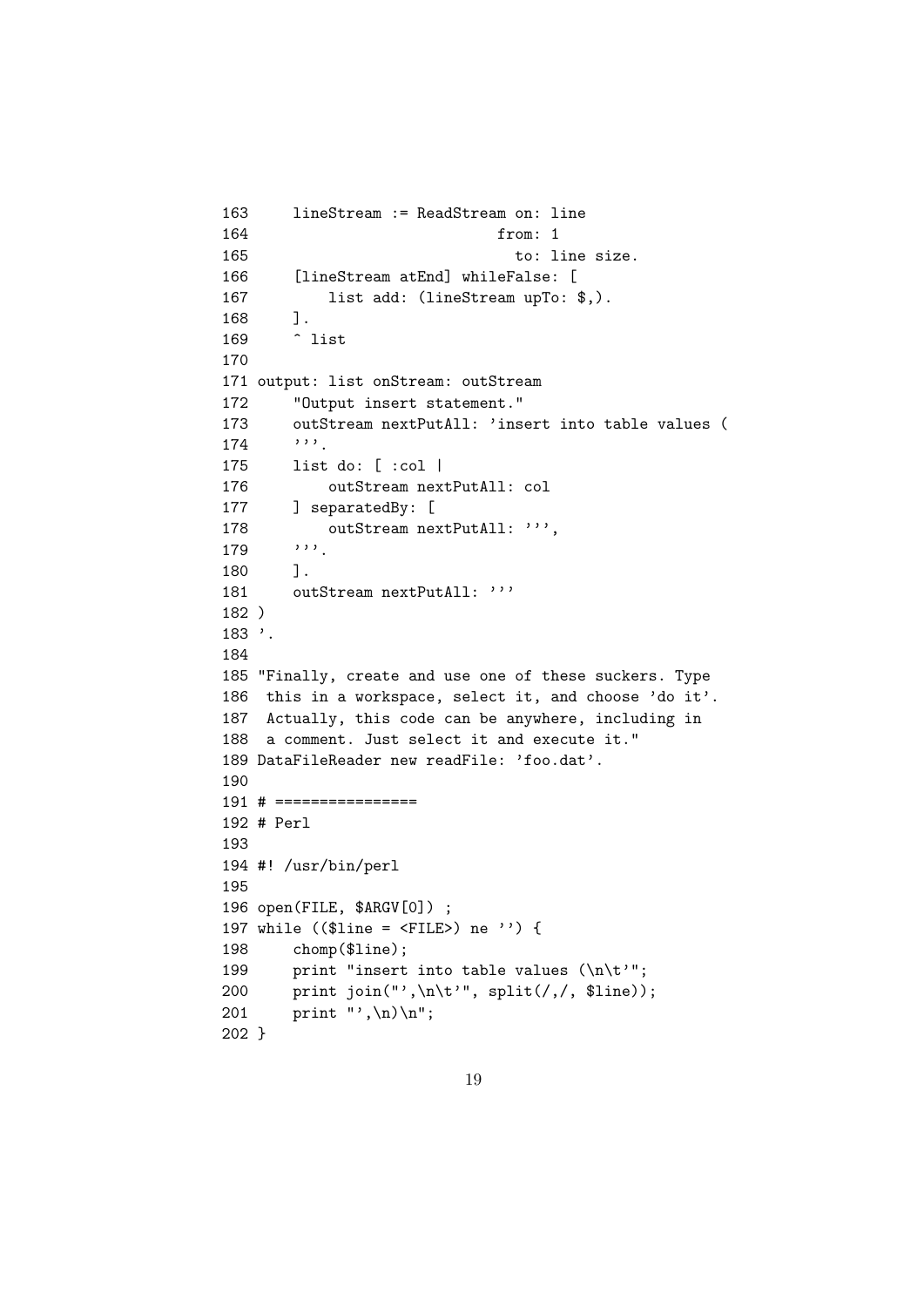```
203 close(FILE);
204
205 # ================
206 # Ruby
207
208 #! /usr/local/bin/ruby
209
210 # File is a subclass of IO. "foreach" is a class method
211 # that opens the file, executes the block of code once
212 # for each line, and closes the file.
213 IO.foreach(ARGV[0]) { | line |
214 line.chomp!()
215 puts "insert into table values ("
216 print "\t'"
217 print line.split(/,/).join("',\n\t'")
218 puts "'\n)"
219 }
```
#### 5.4 Parsing XML

This final example is Ruby-only. It shows a "real" script performing a slightly more complex task: parsing XML and capturing and printing any errors returned by the parser. The XML isn't processed by this script.

This is one of the example scripts that comes with NQXML.

```
1 #! /usr/bin/env ruby
2 #
3 # usage: parseTestStream.rb file_or_directory
4 #
5 # This script runs the streaming parser over the specified
6 # file or all .xml files within the specified directory.
7 #
8 # If an NQXML::ParserError is seen, an error message is
9 # printed and parsing stops.
10 #
11
12 # Start looking for NQXML classes in the directory above
13 # this one. This forces us to use the local copy of NQXML,
14 # even if there is a previously installed version out
15 # there somewhere. (Since this script comes as an example
```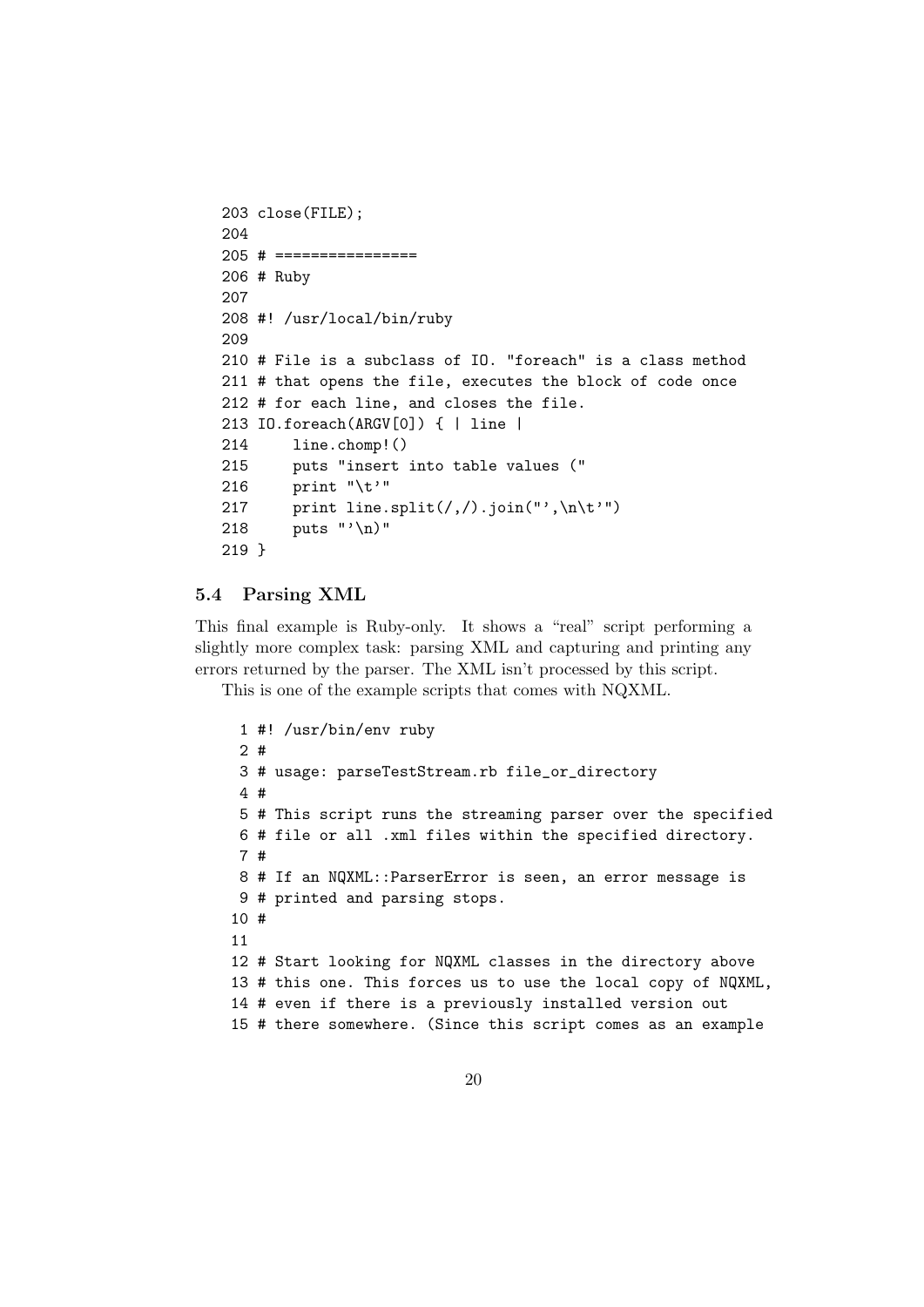```
16 # with NQXML, we want to make sure we are using the latest
17 # version that's right here, not one previously installed
18 # elsewhere.)
19 $LOAD_PATH[0, 0] = '..'
20
21 require 'nqxml/streamingparser'
22
23 def testParser(file)
24 print "Parsing file #{file}..."
25 $stdout.flush()
26 file = File.open(file, 'r')
27 parser = NQXML::StreamingParser.new(file)
28 begin
29 # Just let parser run through the XML
30 parser.each { | entity | }
31 rescue NQXML::ParserError => ex
32 puts "\n NQXML parser error, line #{ex.line}" +
33 " column #{ex.column}: #{$!}"
34 return
35 rescue
36 puts "\n Non-parser error: #{$!}"
37 return
38 ensure
39 # An "ensure" is like Java's "finally" clause:
40 # No matter what happens, this code gets executed.
41 # Instead of using an "ensure" we could have used
42 # a block as an argument to File.open. At the end
43 # of the block the file would have been closed
44 # automagically.
45 file.close() unless file.nil?
46 end
47 puts 'OK'
48 end
49
50 # Start of main code
51
52 # If we have a command-line argument, grab it and
53 # remove the trailing slash (if any). If no argument
54 # is specified, use '.' (the current directory).
55 DIR = ARGV[0] ? ARGV[0].gsub(\sqrt{\sqrt{\}}/\sqrt{\}, '') : '.'
```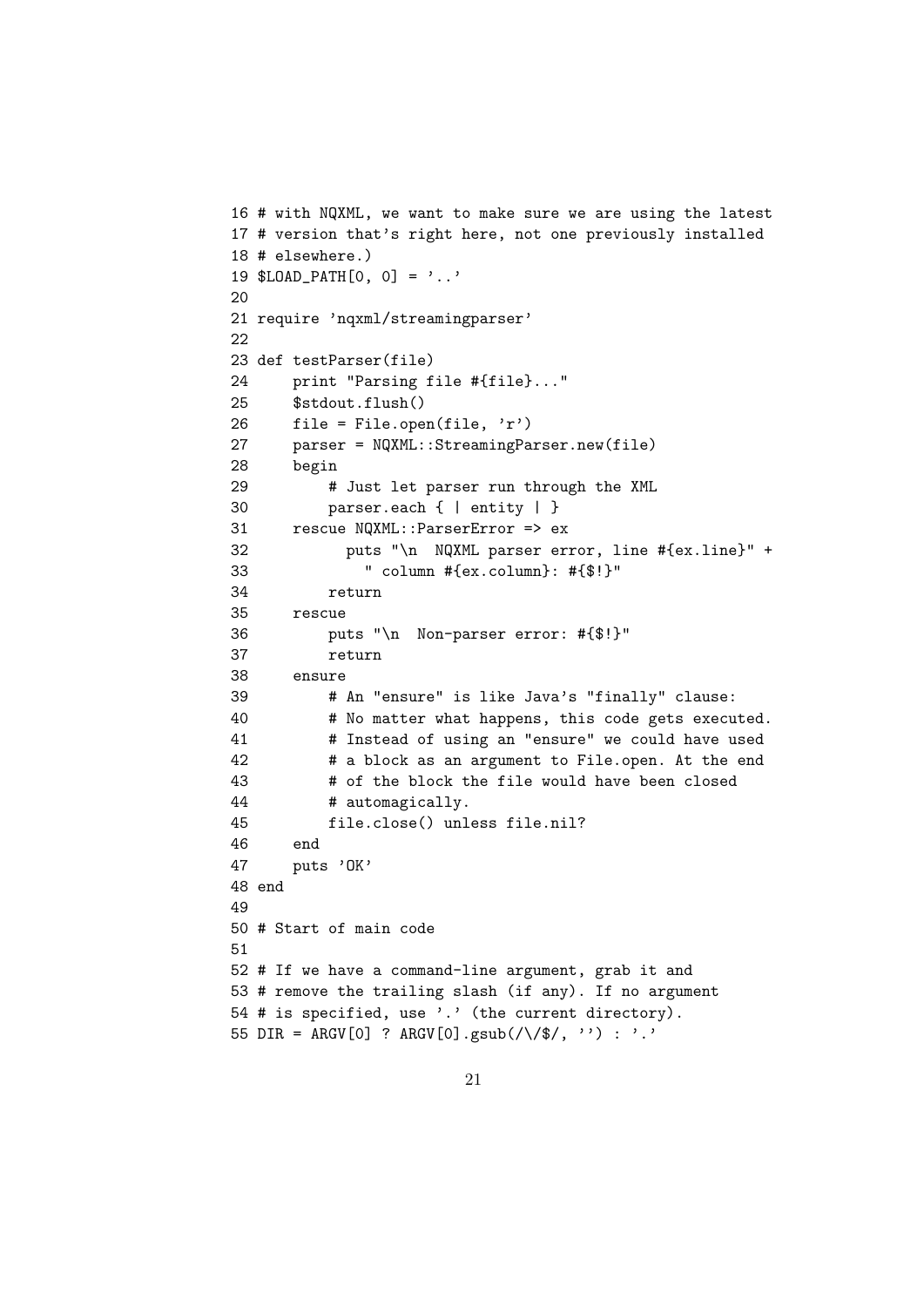```
56
57 if File.directory?(DIR)
58 Dir.entries(DIR).each { | f |
59 testParser("#{DIR}/#{f}") if f = \sqrt{\frac{mm}{\sqrt{}}60 }
61 else
62 testParser(DIR)
63 end
```
## 6 Practical Ruby Experience

- Two minutes to light bulb, two days to fanatical zealot
- Data massagers (from Perl to Ruby)
- Job Editor (Apache, mod\_ruby, eRuby)
- NQXML (RubyUnit)
- XMLRPC  $(1/2 \text{ day to implement})$
- Mecha
- RuBoids (KDE, OpenGL)
- ICE test syndicator/subscriber (coding from specs)

## 7 Tools

- Socket and networking classes (HTTP, FTP, SMTP, POP)
- XML (NQXML (pure Ruby), XMLParser (wrapper around James Clark's "expat" library))
- Web (mod\_ruby  $\&$  eRuby)
- SOAP and XMLRPC
- Singleton, Delegator and more support common OO design patterns
- Mutex and ConditionVariable (in addition to Thread::critical=)
- RubyUnit (supports XP and test-first methodologies)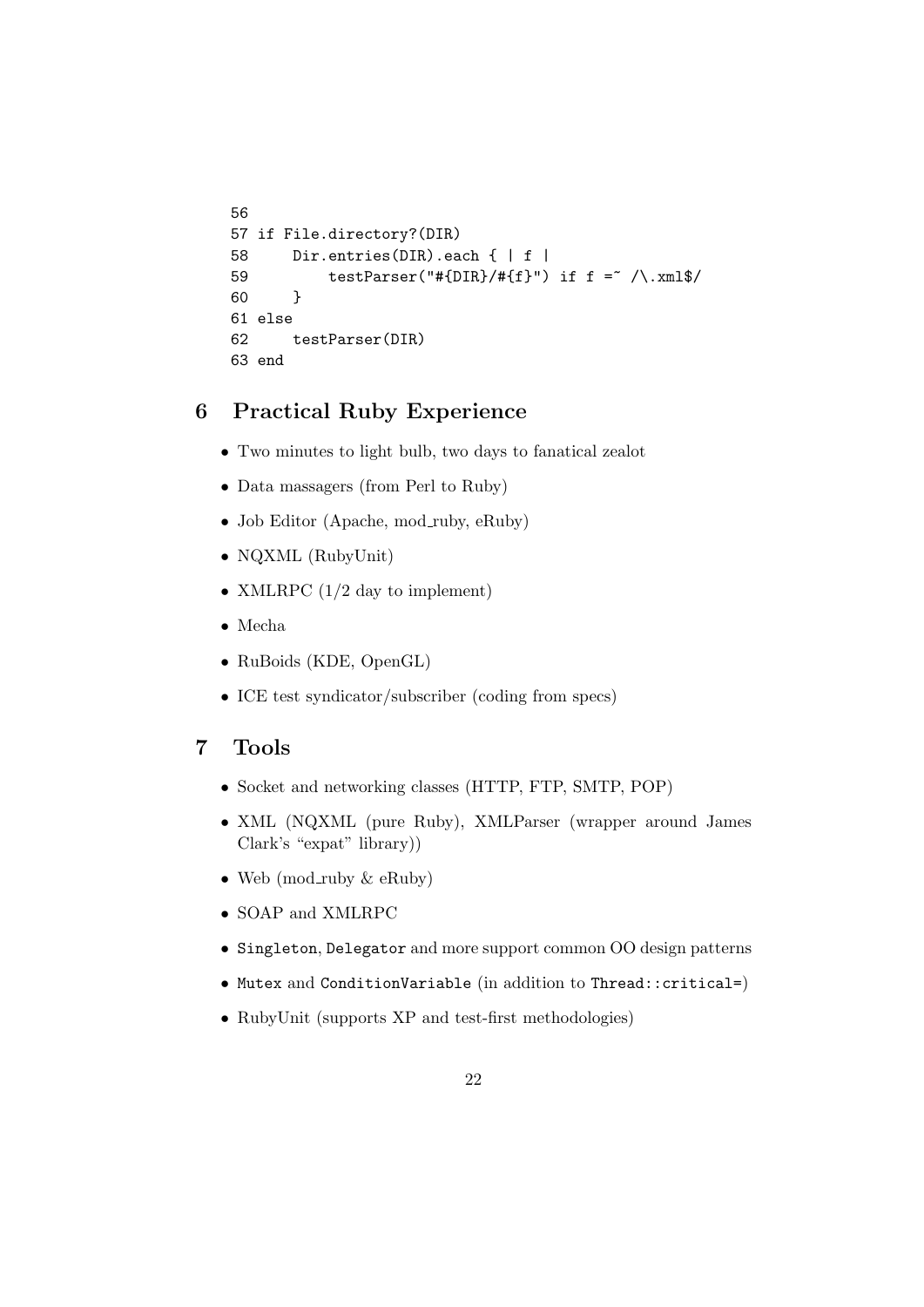- Win32
- Databases (Oracle, PostgreSQL, MySQL, MS SQL Server through Win32)
- Frameworks (IOWA, Facet)
- GUI (Tk, KDE, Gnome, OpenGL, curses)
- Distributed objects (around 200 lines of Ruby), Rinda
- irb
- Debugger
- RDTool (like Perl's POD)
- SWIG

## 8 Advantages and Disadvantages

#### 8.1 Advantages

- Powerful language with simple, consistent syntax
- Easy to learn, especially if you already know Perl, Python, or Smalltalk (only slightly less so if you know Java, C++, or Objective-C)
- Mature (seven years old)
- Rich libraries
- Helpful community
- Easy to install

#### 8.2 Disadvantages

- Not well known; not many installations (but remember when you had to fight to use Perl, Java, or  $C++?$ )
- RAA not yet as big or automated as CPAN
- Docs still sparse (or in Japanese)
- One book (more on the way)